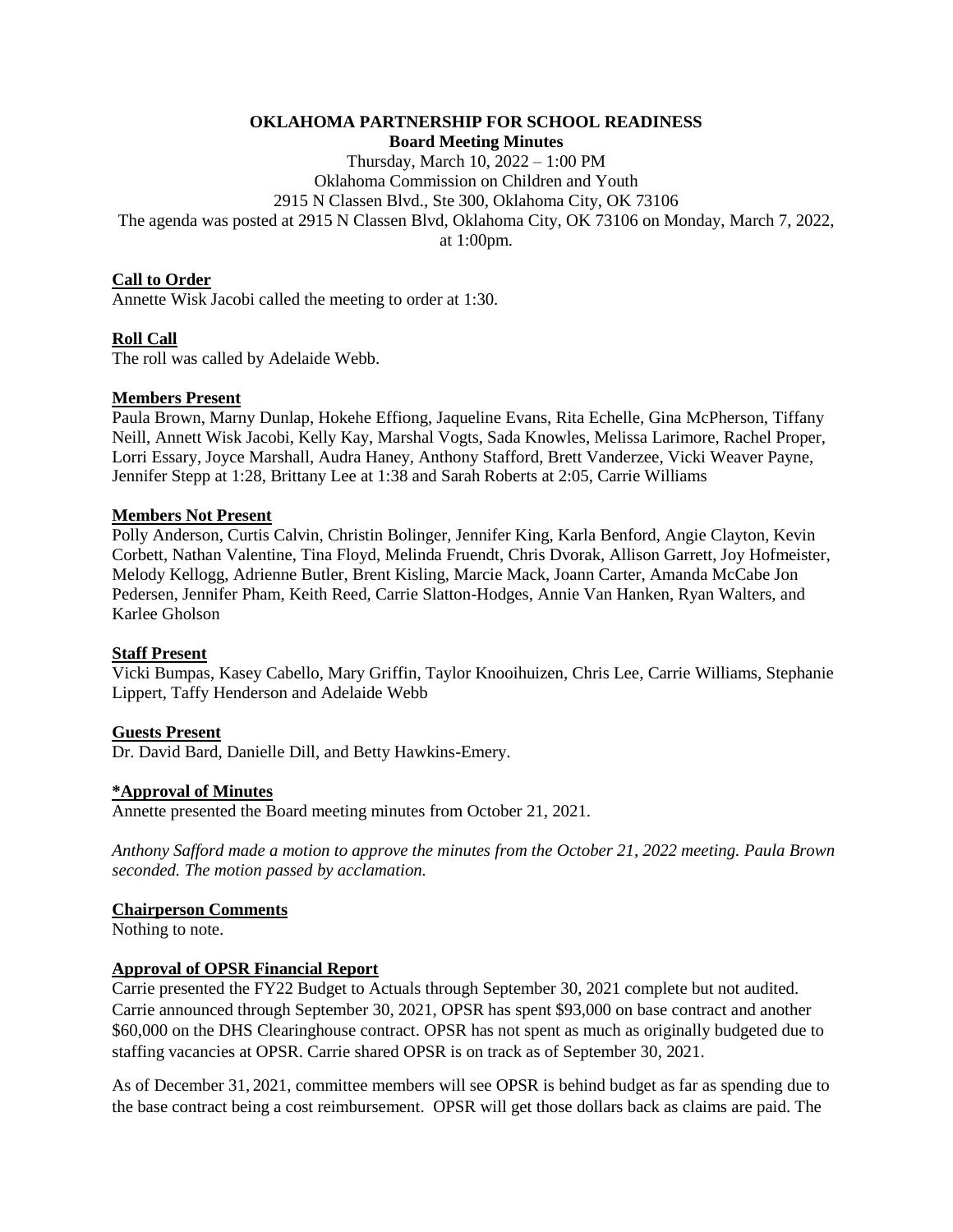Clearinghouse contract is billed as a flat monthly fee, so there is additional money OPSR has received from DHS but not yet spent.

To date, OPSR has received approximately \$147,000for the Clearinghouse contract. Marshal Vogts asked if by June 30, 2022, there is unspent money, will it automatically be carried over to the following year? Carrie responded by saying, "the funds are use it or lose it".

The third document is the base budget modification for OPSR base contract, due to staff vacancies. OPSR has about \$100,000 that it would like to move out of salary and put into program support. In addition, there is a surplus of \$25,000 in consultant position. OPSR would like to move \$5,000 into supplies and \$20,000 into program support. Carrie let the board know OPSR is waiting for DHS to approve the budget modification. Marshall Vogts asked if the \$125,000 would require new contracts or just increase existing contracts. Carrie answered by saying both, some organizations reached out for additional support and certain programs would target specific populations like a project with the Autism Foundation.

#### **\*Approval of 2022 Meeting Dates**

Move April 21, 2022 meeting date to April 14, 2022 because several staff are out of town for Pyramid Model Conference.

*Paula Brown made a motion to approve the suggested new date. Brett Vanderzee seconded. The motion passed by acclamation.* 

### **Everyday Practices and Home Visiting Report**

Dr. David Bard presented on positive parenting practices with a focus on his work with the Oklahoma Health Department and home visitation programs. The presentation focused on clinical and implementation science studies where they were active in three sections: primary intervention, secondary intervention, and tertiary intervention with the terms in reference to child maltreatment.

Dr. Bard's most recent data focused on two aims. The first to evaluate current and new approaches to increase father engagement; the second to evaluate child development outcomes and current developmental monitoring practices within home visiting programs. Changes to Dr. Bard's project was not focusing on the biological father but any father figure, and to expand the emphasis on how to engage with those fathers.

The project found mothers and fathers had similar opinions when it came to parenting practices and home visiting. Fathers wanted to be more involved in the home visiting program; mothers were sometimes reluctant to include fathers. Dr. Bard's study wanted to find what Oklahoma could do to support fathers in home visiting programs and child rearing. Some of the challenges faced when trying to get fathers to engage in home visiting include some families not being able to identify a father figure and partner violence and other safety concerns.

Despite the challenges, methods that proved successful included: being intentional when they invited fathers, including topics fathers are interested in, confirm the fathers receive materials, present facts on the importance of fathers, and allow conversations to happen organically. Dr. Bard' study found with father involvement there were higher scores in ASQ3, problem solving, and fine motor development. In addition greater cognitive stimulation was being provided in the homes that were receiving these services.

### **OCCY Parent Partnership Board**

Danielle Dill and Betty Hawkins-Emery presented an update on the Parent Partnership Board for OCCY. Betty is a parent member for the Parent Partnership Board. She introduced the OPSR Board to the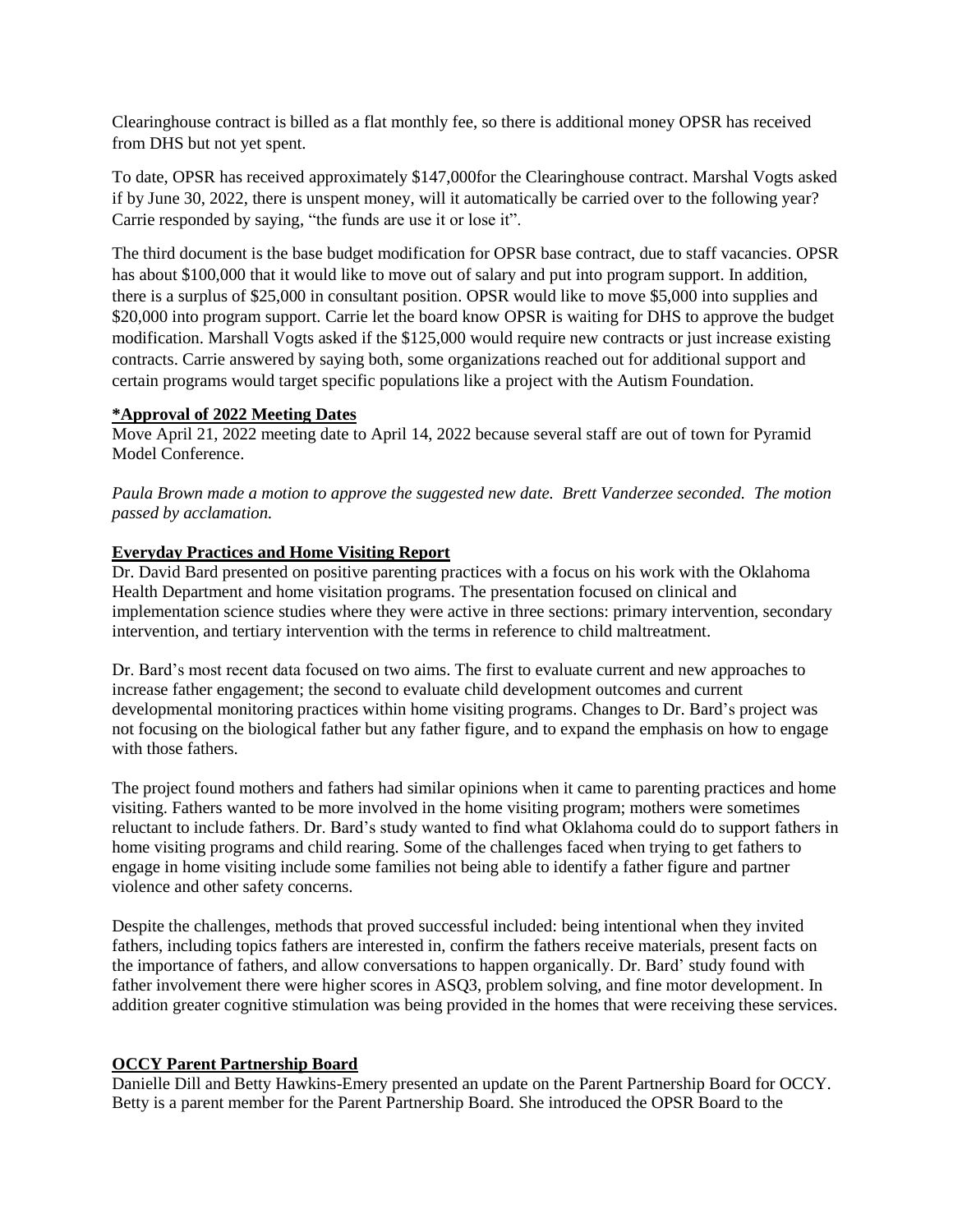members of PPB. Danielle shared the PPB board started in November 2021 and gave a timeline to present. They are working with OU E-Team for evaluation efforts to ensure the work they are doing has an impact.

Future activities starting in April for the PPB include: OSDH and OKDHS will convene, the Oklahoma Policy Institute will attend a future board meeting to give updates on legislation or policy impacting parents, meet with OCCY commissioners in May to start relationship building, and a strategic sharing workshop in June.

Danielle opened for questions. OPSR is providing stipends to the PPB board members for….. Annette shares members of the PPB are available to any OPSR board member to gain parent perspective for their agency or organization the PPB members have been selected to be on the board because of their personal journey and willingness to share their parenting experiences. Per Statute, 13 members max. Annette wants OPSR board members to keep an open thought if they have a parent who should apply. Danielle stated they want more fathers.

### **OPSR and OCCRRA Intent to Merge**

Carrie shares OPSR's intent to merge with OCCRRA. With Paula Koos's retirement, Carrie took the opportunity to enter into negotiations at the foundation level to see if it makes sense to merge. OCCRRA connects parents to licensed child care options and improving quality of licensed child care across the state. OCCRRA is a contractor of OKDHS. OPSR met with partners at OKDHS to discuss a merger with OCCRRA; all were supportive and helped with the language in SB 1408. The bill is awaiting a full senate vote. Clearinghouse and CCR&R would become the responsibility of OPSR in statute. This merger will help OPSR better serve children and families by extending our bandwidth and getting back into communities. OPSRF voted to approve the merger agreement this morning. The merger will be effective June  $30<sup>th</sup>$ . CCR&R will be a third contract for board review. The OPSR Foundation is the entity OCCRRA will merge with and why they voted this morning. The Partnership Board votes on the public spending for the contracts.

### **Oklahoma Clearinghouse for Early Childhood Success**

Carrie Williams shared the Clearinghouse received 22 submissions during the first round under the topic of social emotional wellbeing. Carrie gave a brief overview how submissions make it through the committee process. Carrie announced the Oklahoma Department of Human Services has chosen to fund three proposals at 90% of what they will cost, and the Public Private Partnership Committee has elected to fund the remaining 10%. There are also additional projects where OPSR will act as a liaison between submitters and DHS to either expand or reduce the scope of certain projects. The Clearinghouse will open the second round of submissions in April.

OPSR has created a Clearinghouse committee of the Foundation and are still looking for committee members. Gina McPherson asked if these are annual projects or only operate for a period-of-time. Carrie shared first round projects will be funded over a two-year period starting July 1, 2022.

Marny Dunlap asked what happens to the submissions that were not funded this round. Carrie shared that all projects that were rated will be posted to the Clearinghouse website and OPSR's role is to be the vetting source. Marny Dunlap asked if private dollars would match public dollars and if that will be the precedent moving forward or if private dollars will be able to fund 100% of certain projects. Carrie shared that there is a want to fund projects using public and private dollars, however in the future there may be projects DHS is not able to fund that private dollar could fund.

Paula Brown asked if the goal was for the project be self-sustaining or will they continue to use the funding every year? Carrie shared DHS is currently using quality dollars for this round of submissions.